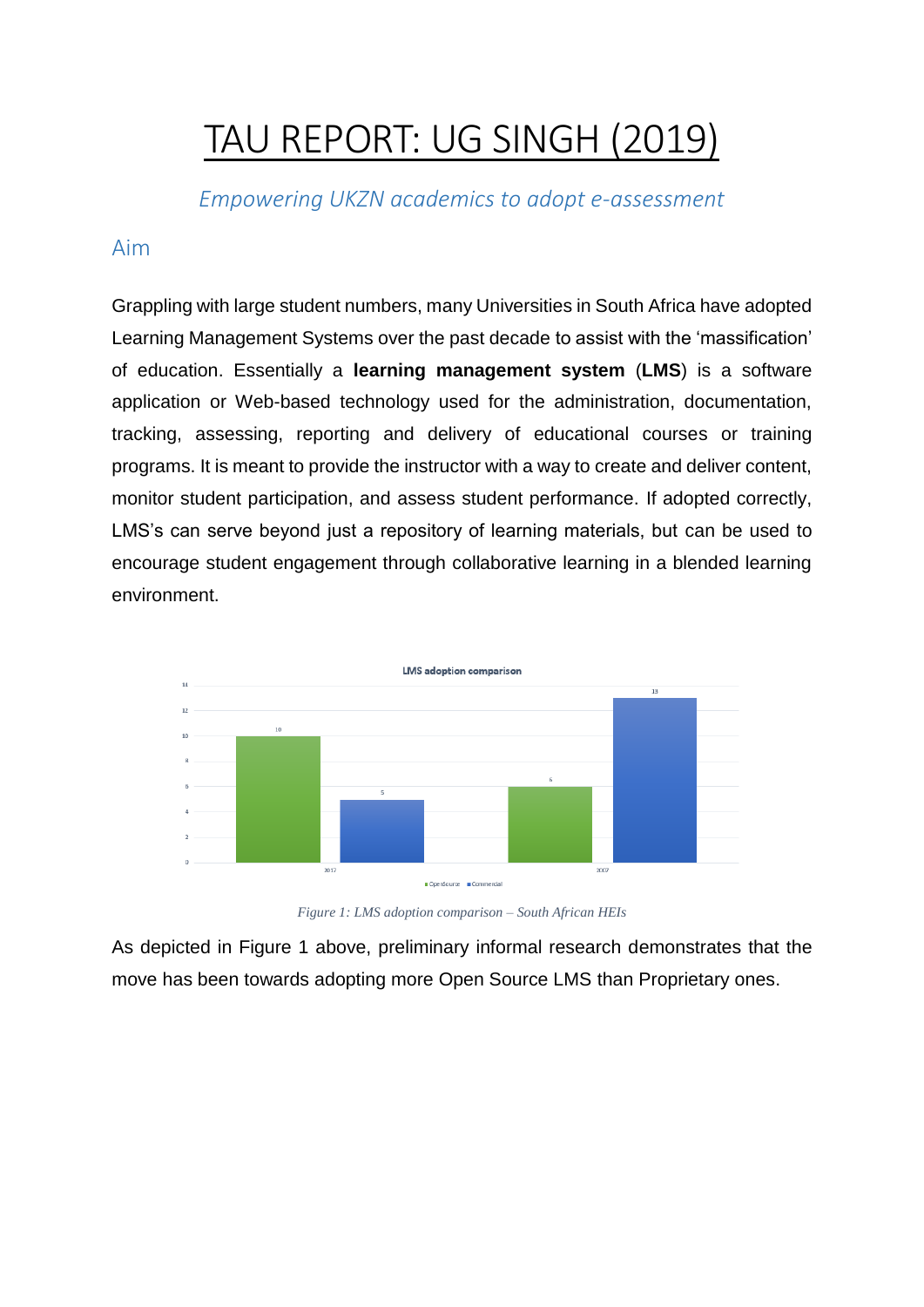

*Figure 2: Specific LMS adoption – South African HEIs*

As illustrated in Figure 2 above, in South Africa, Moodle has grown in popularity as an Open Source LMS.

In 2016, UKZN officially announced the compulsory adoption of Moodle for all academic courses. In the discipline of IS&T, we have been adopting Moodle for many years, and have offered more than just academic material, to students, through the use of this Learning Management System. Academics within IS&T have experimented and successfully adopted discussion forums, assignment submissions and online assessments. **The challenge we face is that currently, the wider UKZN academic community is making little innovative and interactive use of Moodle.** This challenge may also be present at other SA HEIs.

Furthermore, learners today are technology savvy. They appreciate the use of innovative use of technology. Thus to serve them better, and also enhance our own teaching, it is imperative for academic to start embracing technology in the teaching. However, technology must not be adopted for the sake of adoption, but rather, must fit into the pedagogy. So it should be integrated with caution. The best way to ensure this, is to learn from experiences of other academics and to share our knowledge.

Hence through in this TAU project I would like to share experiences with academics from multiple disciplines to identify creative ways of adopting Moodle within UKZN.

## **Outcomes**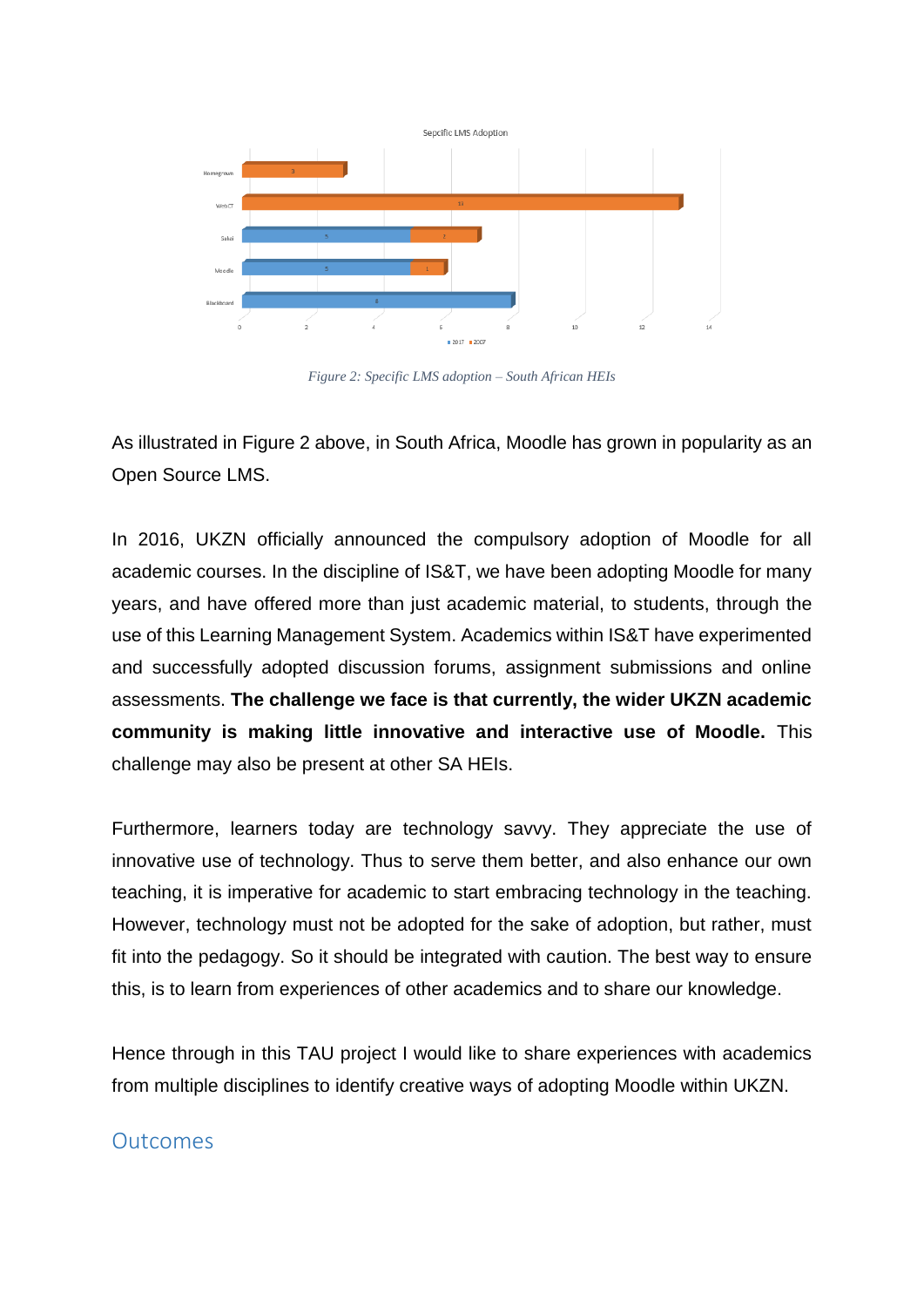I envisaged the outcome of this project as the empowerment of academics at UKZN to adopt online assessment. This has partly been achieved, through a series of workshops conducted. The first set of workshops was conducted with a fellow TAU colleague, introducing them to the environment of Blended Learning in the Moodle Environment. These workshops were conducted at 2 campuses of UKZN (Westville [WC] and Pietermaritzburg [PMB]). A total of 27 academics (10 at PMB and 17 at WC) participated. It was encouraging to see a range of disciplines represented, with academics from Engineering, Medical School, Linguistics, Education, Stats, Management and Health Sciences participating. This clearly indicates the need for 'empowerment' institutional wide, rather than discipline specific. Both sessions were well received with participant actively involved in the discussions during these workshops. Feedback indicated that these academics have a vested interest in improving their teaching methods by adopting blended learning approaches, with the assistance of Moodle. "This workshop has opened my eyes to new methods of engagement with students and I am eager to try these out next Semester", said Participant X. The statement "we would appreciate more practical session on Moodle tools by the instructors", by Participant Y, was encouraging, and this was supported by 25 of the 27 academics (93%) indicating interest in future workshops.

Following the blended learning workshop I embarked on my individual set of workshops. I envisaged conducting 3 workshops in this series. However, due to lack of funding and time/workload constraints, only 1 of the 3 has been completed. Workshop 1 focused on Setting up a Moodle Quiz for online Assessment. Once again this workshop attracted a range of disciplines with a total of 20 academics attending across both campuses. Being a 'hands-on' workshop, academics were given the opportunity to set up their own quiz during the session. This allowed for more interaction between not only the participants and me as the facilitator, but also engagement amongst themselves. Academics also seemed more comfortable participating as the workshop was being conducted by a fellow academic, "this workshop, conducted by a UKZN academic, has empowered me to use Moodle more effectively", said Participant Z.

Workshops 2 and 3 will regrettably have to be conducted post TAU4, as funding has only just been approved. I have no doubt though, that these will be successful and many more academics will be 'empowered' to experiment with Moodle to support the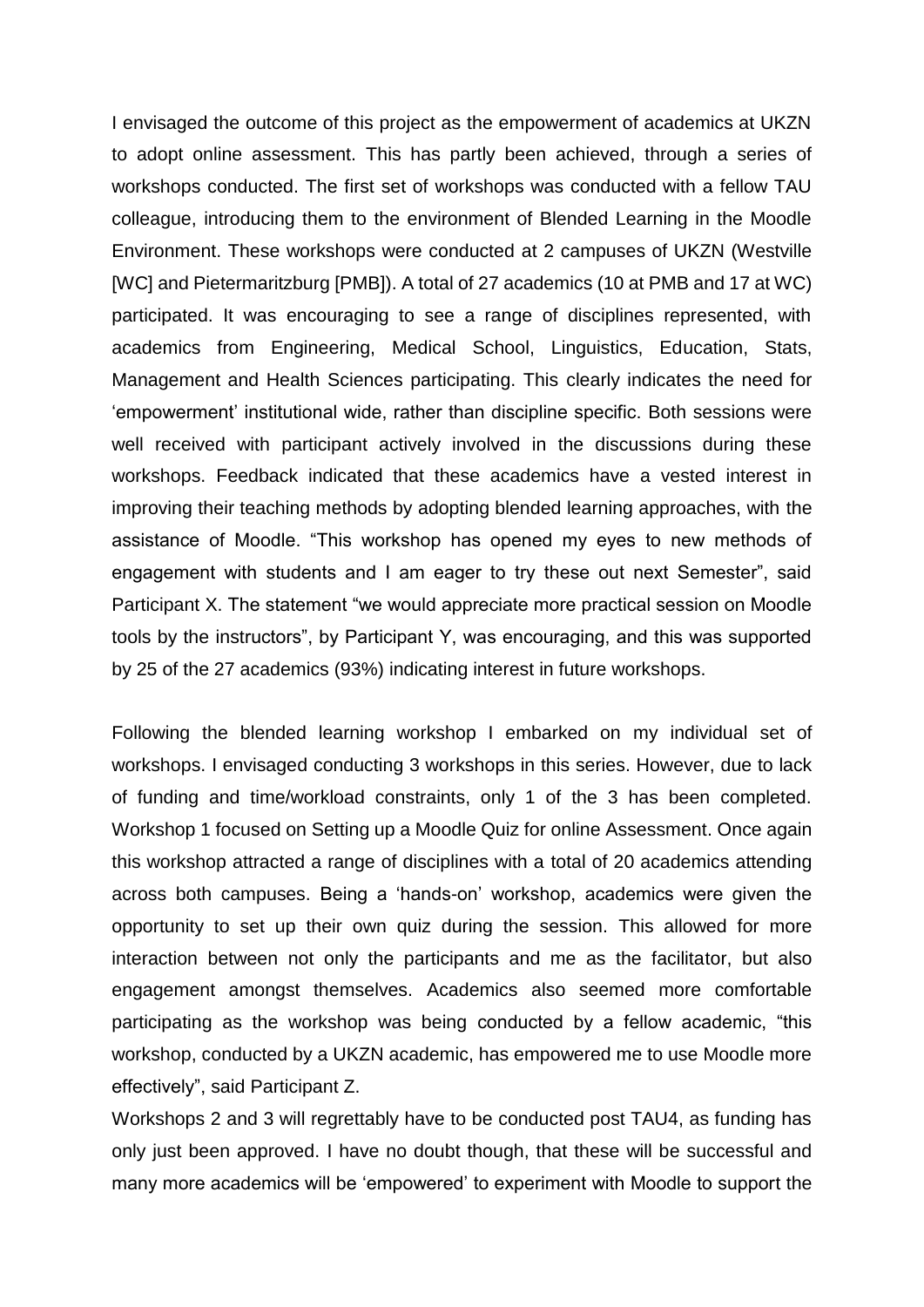new imperative of Digital Teaching and Learning at UKZN. These remaining workshops will focus on assisting academics with the creation of questions (varying) in Moodle Quiz; conversion of their paper-based assessments to online assessments; and grading and reporting of results.

Some challenges faced in completing this project include:

- 1. Workload allocations insufficient relief to focus on this project
- 2. Funding delays administrative processes are prolonged
- 3. Time constraints participants requested the sessions to be longer
- 4. Assistant constraints academics require assistance during and post the workshops, for this a research assistant is required
- 5. Unforeseen issues workshops had to be rescheduled twice due to violence on the roads and truck strikes

#### Impact

In a small way, this project has reached out to the wider UKZN community. This was evidenced by the delegates who attended the workshops held in 2018. Academics from a variety of disciplines and in different positions/levels at the University, attended. It was encouraging from the feedback received, to note that these academics were interested in follow-up workshops. I have also noted the adoption of e-assessment, with open book testing, in one of the disciplines in my School, in 2019. Furthermore, administrators in my School are investigating the option of moving to online assessment instead of investing in a new OMR scanner, for paper-based MCQs, which has the potential to save the School a large amount of budget.

# Change Agent

I see my role as a change agent being a double sided sword for this project. On the one hand, the University, through its Teaching and Learning Office, acknowledges and recognises my contribution in empowering academics with these technology-based assessment skills. However, within my School or Discipline there is little support for this project. This restricts the way I can bring about change, as I find myself battling to keep up with regular academic and administrative activated, and my passion for empowering academics. Despite this, through the above 4 workshops, at least 25 academics institution-wide have commences their engagement with the Moodle